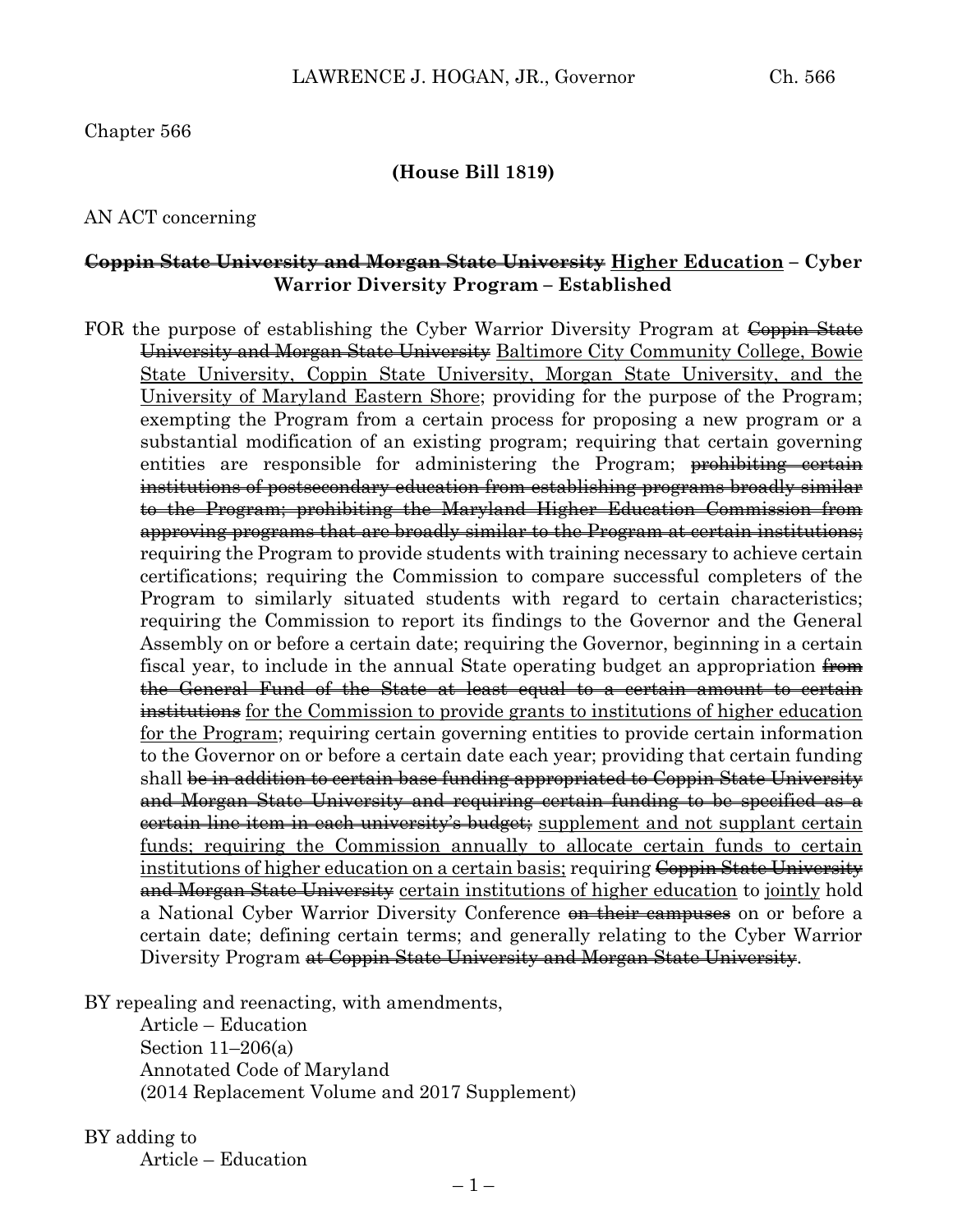Section 11–1401 through 11–1406 to be under the new subtitle "Subtitle 14. Cyber Warrior Diversity Program" Annotated Code of Maryland (2014 Replacement Volume and 2017 Supplement)

SECTION 1. BE IT ENACTED BY THE GENERAL ASSEMBLY OF MARYLAND, That the Laws of Maryland read as follows:

## **Article – Education**

11–206.

(a) This section does not apply to:

(1) New programs proposed to be implemented by public and private nonprofit institutions of higher education using existing program resources in accordance with § 11–206.1 of this subtitle; **[**and**]**

(2) Programs offered by institutions of higher education that operate in the State without a certificate of approval in accordance with § 11–202.1(b) of this subtitle**; AND**

**(3) THE CYBER WARRIOR DIVERSITY PROGRAM ESTABLISHED UNDER SUBTITLE 14 OF THIS TITLE**.

**SUBTITLE 14. CYBER WARRIOR DIVERSITY PROGRAM.**

**11–1401.**

**(A) IN THIS SUBTITLE THE FOLLOWING WORDS HAVE THE MEANINGS INDICATED.**

**(B) "COMPTIA" MEANS THE COMPUTING TECHNOLOGY INDUSTRY ASSOCIATION.**

**(C) "GOVERNING ENTITY" MEANS:**

**(1) THE PRESIDENT OF COPPIN STATE UNIVERSITY; AND**

**(2) THE BOARD OF REGENTS OF MORGAN STATE UNIVERSITY.**

**(1) THE BOARD OF TRUSTEES OF BALTIMORE CITY COMMUNITY COLLEGE;**

**(2) THE PRESIDENT OF BOWIE STATE UNIVERSITY;**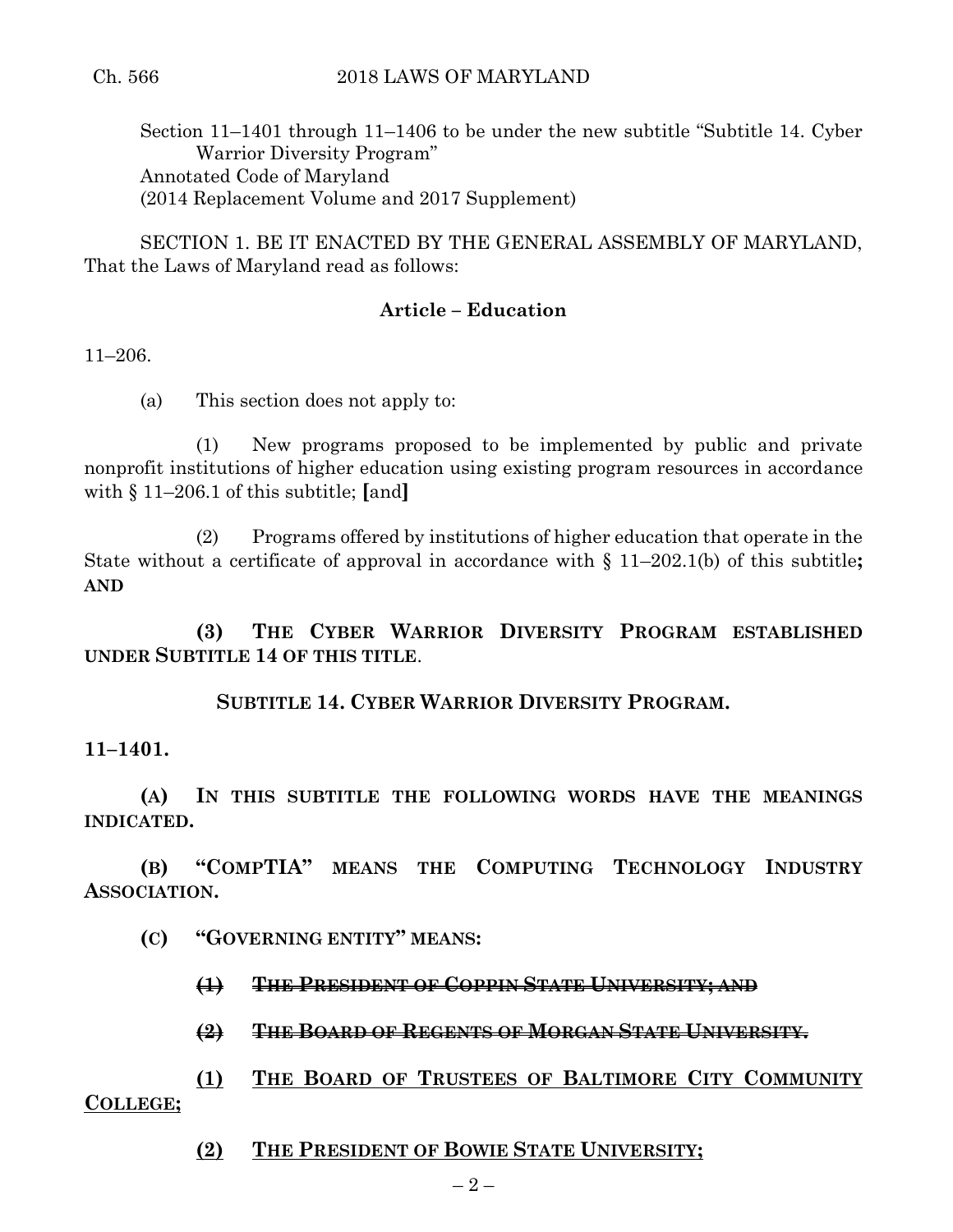LAWRENCE J. HOGAN, JR., Governor Ch. 566

## **(3) THE PRESIDENT OF COPPIN STATE UNIVERSITY;**

# **(4) THE BOARD OF REGENTS OF MORGAN STATE UNIVERSITY; AND**

**(5) THE PRESIDENT OF THE UNIVERSITY OF MARYLAND EASTERN SHORE.**

**(D) "PROGRAM" MEANS A CYBER WARRIOR DIVERSITY PROGRAM.**

**(E) "SUCCESSFUL COMPLETER" MEANS A STUDENT WHO ENROLLED IN AND SUCCESSFULLY COMPLETED THE PROGRAM.**

### **11–1402.**

- **(A) THERE IS A CYBER WARRIOR DIVERSITY PROGRAM AT:**
	- **(1) COPPIN STATE UNIVERSITY; AND**
	- **(2) MORGAN STATE UNIVERSITY.**
	- **(1) BALTIMORE CITY COMMUNITY COLLEGE;**
	- **(2) BOWIE STATE UNIVERSITY;**
	- **(3) COPPIN STATE UNIVERSITY;**
	- **(4) MORGAN STATE UNIVERSITY; AND**
	- **(5) UNIVERSITY OF MARYLAND EASTERN SHORE.**

**(B) THE PURPOSE OF EACH PROGRAM IS TO TRAIN STUDENTS IN COMPUTER NETWORKING AND CYBERSECURITY.**

**(C) THE GOVERNING ENTITY AT EACH INSTITUTION IS RESPONSIBLE FOR ADMINISTERING THE PROGRAM AT THAT INSTITUTION.**

**(D) (1) AN INSTITUTION OF POSTSECONDARY EDUCATION THAT IS CERTIFIED BY THE COMMISSION UNDER § 11–202 OF THIS TITLE OTHER THAN COPPIN STATE UNIVERSITY OR MORGAN STATE UNIVERSITY MAY NOT ESTABLISH A PROGRAM THAT IS BROADLY SIMILAR TO A PROGRAM ESTABLISHED UNDER THIS SUBTITLE.**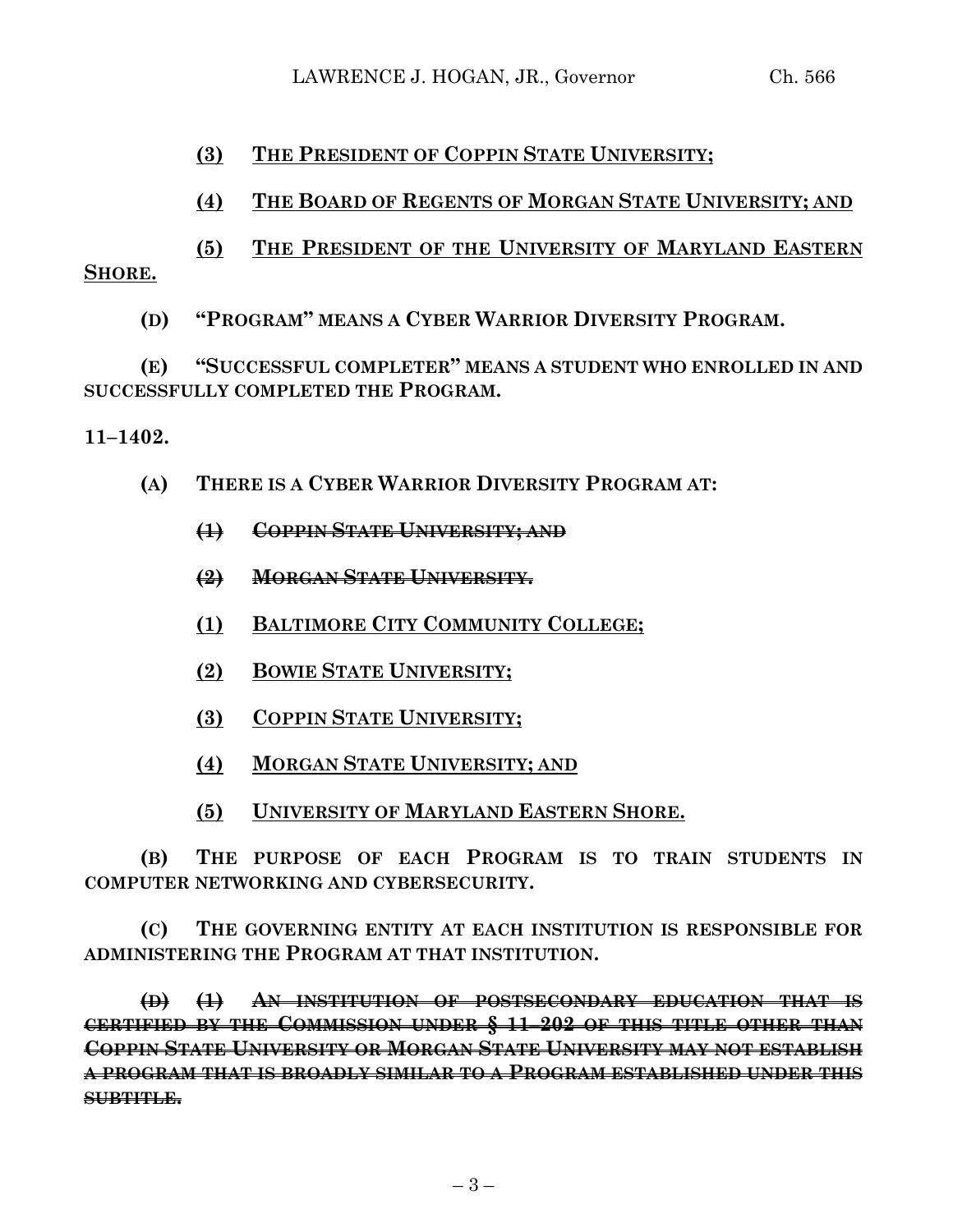**(2) THE COMMISSION MAY NOT APPROVE A PROGRAM THAT IS BROADLY SIMILAR TO A PROGRAM ESTABLISHED UNDER THIS SUBTITLE AT ANY INSTITUTION OF POSTSECONDARY EDUCATION.**

**11–1403.**

**EACH PROGRAM SHALL PROVIDE STUDENTS WITH THE TRAINING NECESSARY TO ACHIEVE THE FOLLOWING COMPTIA CERTIFICATIONS:**

- **(1) COMPTIA A+;**
- **(2) COMPTIA NETWORK+; AND**
- **(3) COMPTIA SECURITY+.**

**11–1404.**

**(A) THE COMMISSION SHALL COMPARE SUCCESSFUL COMPLETERS OF EACH PROGRAM TO SIMILARLY SITUATED STUDENTS WHO DID NOT ENROLL IN EITHER PROGRAM WITH REGARD TO THE FOLLOWING CHARACTERISTICS:**

- **(1) EMPLOYMENT RATE;**
- **(2) WAGE EARNINGS; AND**
- **(3) JOB RETENTION RATE.**

**(B) ON OR BEFORE DECEMBER 1, 2021, THE COMMISSION SHALL REPORT ITS FINDINGS TO THE GOVERNOR AND, IN ACCORDANCE WITH § 2–1246 OF THE STATE GOVERNMENT ARTICLE, THE GENERAL ASSEMBLY.**

**11–1405.**

**(A) FOR FISCAL YEAR 2020 AND EACH FISCAL YEAR THEREAFTER, THE GOVERNOR SHALL INCLUDE IN THE ANNUAL STATE OPERATING BUDGET FOR COPPIN STATE UNIVERSITY AND MORGAN STATE UNIVERSITY AN APPROPRIATION FROM THE GENERAL FUND OF THE STATE AT LEAST EQUAL TO THE PROGRAM FUNDS COPPIN STATE UNIVERSITY AND MORGAN STATE UNIVERSITY ESTIMATE TO SPEND ON THE PROGRAM DURING THAT FISCAL YEAR AN APPROPRIATION OF \$2,500,000 FOR THE COMMISSION TO PROVIDE GRANTS TO BALTIMORE CITY COMMUNITY COLLEGE, BOWIE STATE UNIVERSITY, COPPIN STATE UNIVERSITY, MORGAN STATE UNIVERSITY, AND THE UNIVERSITY OF MARYLAND EASTERN SHORE FOR THE PROGRAM ESTABLISHED UNDER THIS SECTION.**